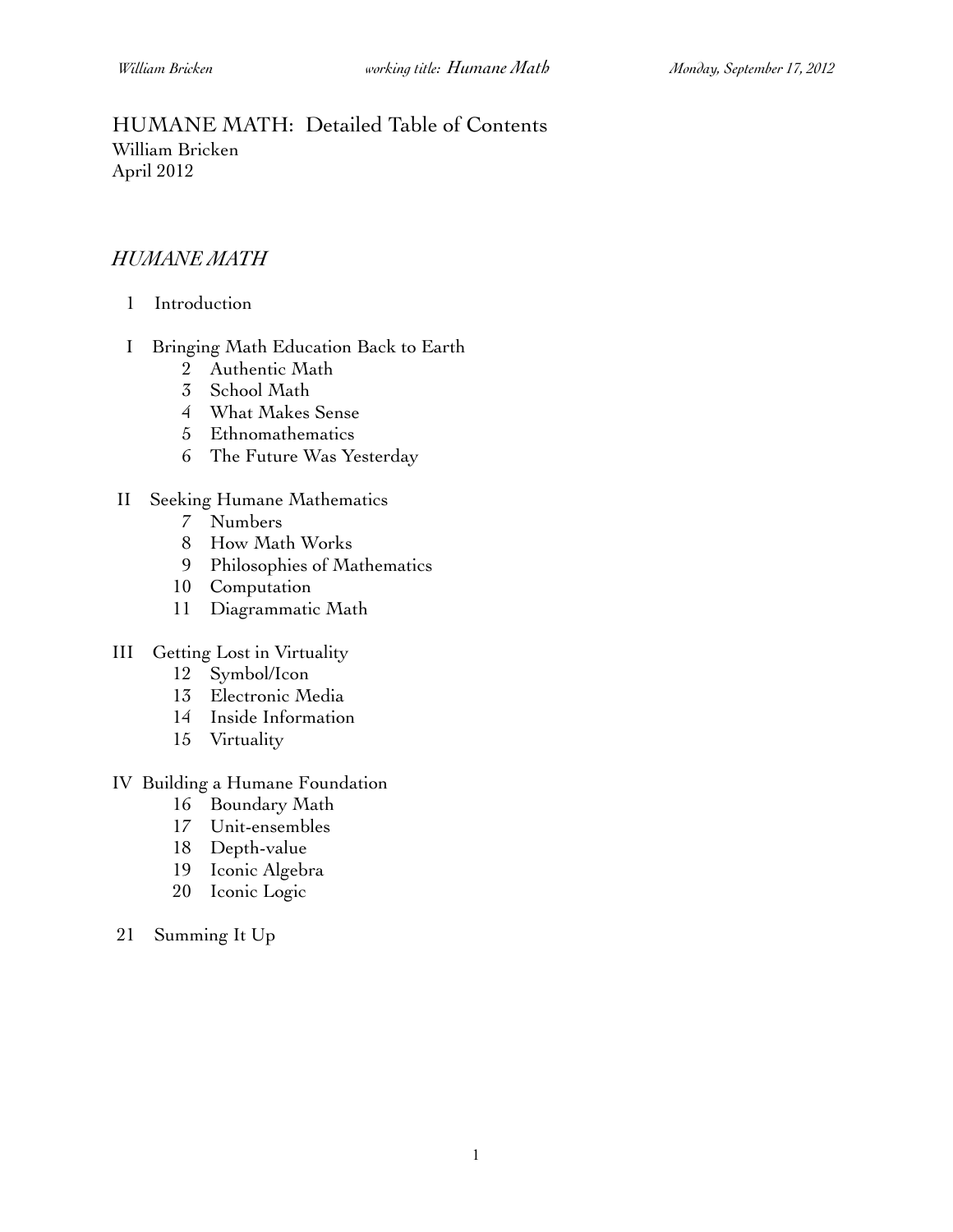## CHAPTER 1 INTRODUCTION

Are we losing our grip on reality? We act as if spending most of our time immersed in digital communication and entertainment is normal. The problem begins in elementary school, where reading, writing, and arithmetic teach the skills of symbol manipulation while ignoring the skills of living in a body and sharing in a community. *School mathematics* teaches a fantasy world of meaningless symbols, mindless computation and exact answers. Mathematics itself is similarly detached, it is built upon metaphysical principles that do not recognize common sense or communal experience.

We need to return human values to mathematics, to make math humane. *Authentic math* applies authentic tools to natural situations, it is the math that each of us uses daily and understands intuitively. *Humane math* connects to our bodies and to our common sense. We can see it working, we can feel its effects, we can experience its consequences. This type of math simply does not follow the same rules as the math that we have been taught. Our numbers do *not* go on forever!

We can begin to return human meaning to math by using mathematical forms that are *iconic rather than symbolic*. Icons look like what they mean, they connect to our bodies and to our experiences. Iconic math makes sense because it is obvious, physical and contextual. It also leads us to new ways of thinking by providing conceptual tools that emphasize unity rather than duality, ecology rather than mysticism, and the physical rather than the virtual.

# SECTION I Bringing Math Education Back to Earth

Students need to learn how to use math, not how to do math. What schools teach as math is no longer relevant to today's technological society, and for the last 50 years has not been relevant to success as a citizen in society. The resistance to teaching humane math comes from a profound confusion between math that is used and math that is idealized. The qualities of natural math include simplicity, embodiment, and sensibility.

CHAPTER 2 AUTHENTIC MATH AS UNREAL AS IT GETS Exact and Authentic Numbers What Math Looks Like Actual and Virtual Math Is Not Real Context and Meaning AUTHENTIC MATH EXPERIENCES Authentic Counting Authentic Addition Authentic Geometry Authentic Logic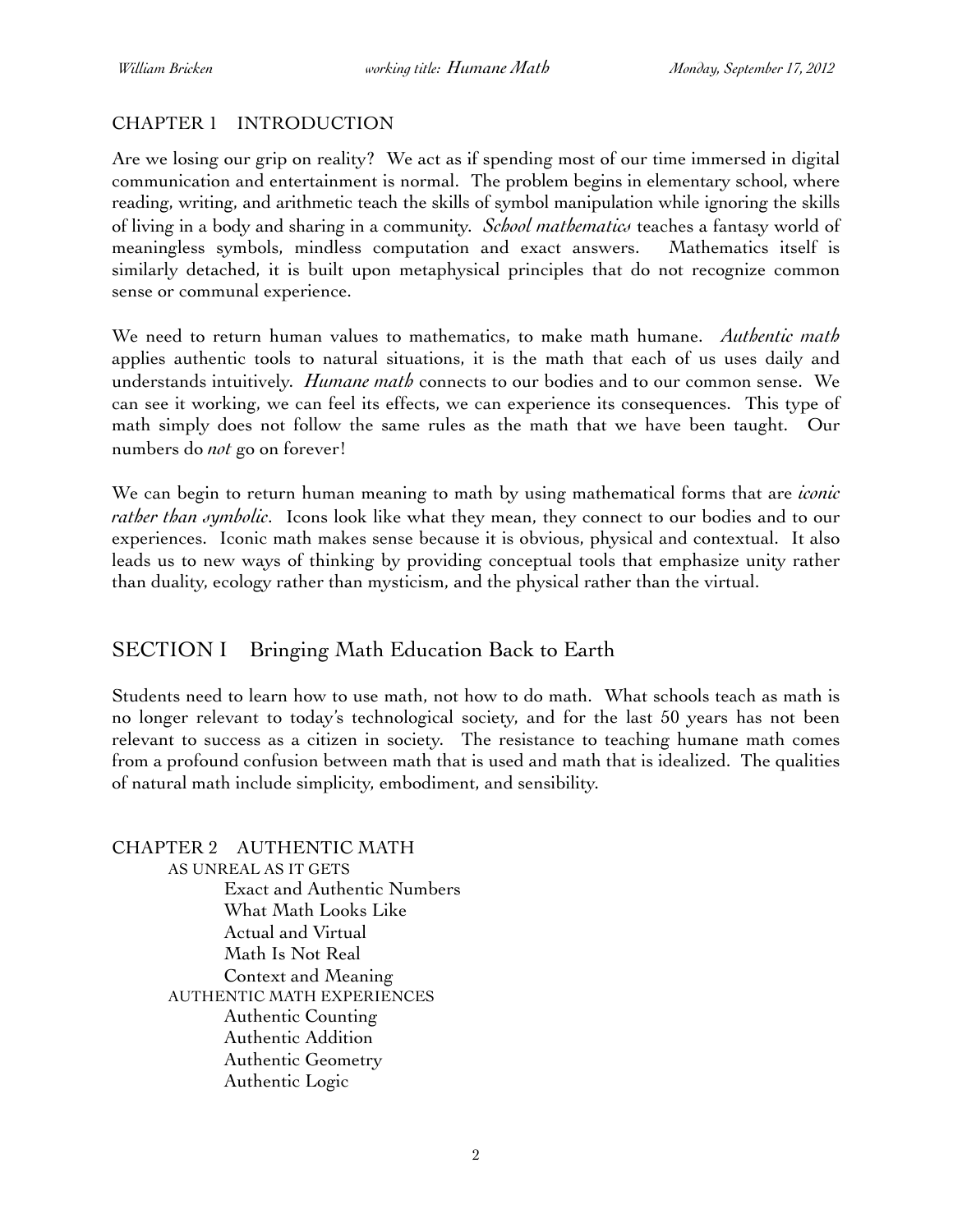*William Bricken working title: Humane Math Monday, September 17, 2012*

*Authentic math* refers to the mathematical skills that people use naturally, the skills that contribute to good citizenship and to quality of life. In spite of the simplicity of authentic math, and unlike any other discipline, we begin teaching the ancient Greek theory of abstract mathematics in early grade school. Authentic numbers are estimates, they are rarely exact. Authentic counting rarely goes past 100. Authentic addition works differently in different contexts. Authentic geometry is anchored to physical measurement. Authentic logic does not require symbolic deduction.

### CHAPTER 3 SCHOOL MATH MATH ANXIETY MATH TESTING Impossible Measurements Testing Is Irrelevant THREE FACES OF SCHOOL MATH How School Is Confused A Math Education Rant An Elegant Solution

Math neurosis is caused by forcing students to learn what they know intuitively to be incorrect. Math testing is a primary source of math anxiety. Our obsession with educational testing and measurement violates psychological, educational and mathematical principles. Math is an academic discipline, a pragmatic tool and an educational activity. Math education can be improved and math anxiety eliminated by teaching math as a useful tool rather than as an abstract discipline. Math comes in pure, applied and computational versions. We teach Pure Math in first grade by chanting numbers and memorizing tables. This is immediately followed by Computational Math, memorizing counter-intuitive algorithms of addition and multiplication. To be both effective and humane, schools should teach Applied Math, the math that was used naturally and intuitively prior to the twentieth century, before symbolic math cut us off from our cultural and evolutionary roots. Pure and Computational Math should be reserved for students who are math and computer science majors in college. The more that symbolic math becomes dominant in the classroom, the more that students and teachers become estranged from the psychology, physiology and sociology of learning.

CHAPTER 4 WHAT MAKES SENSE WHAT IS A FRACTION? HOW PEOPLE LEARN Simplicity Embodiment Sensibility Uniqueness CURRICULUM RECAPITULATION PLURALISM AND CONTEXT

Fractions exemplify the non-sense math that, outside of school, our society protects us against. The kind of math that people value is simple to use and to understand, it is intuitive and easily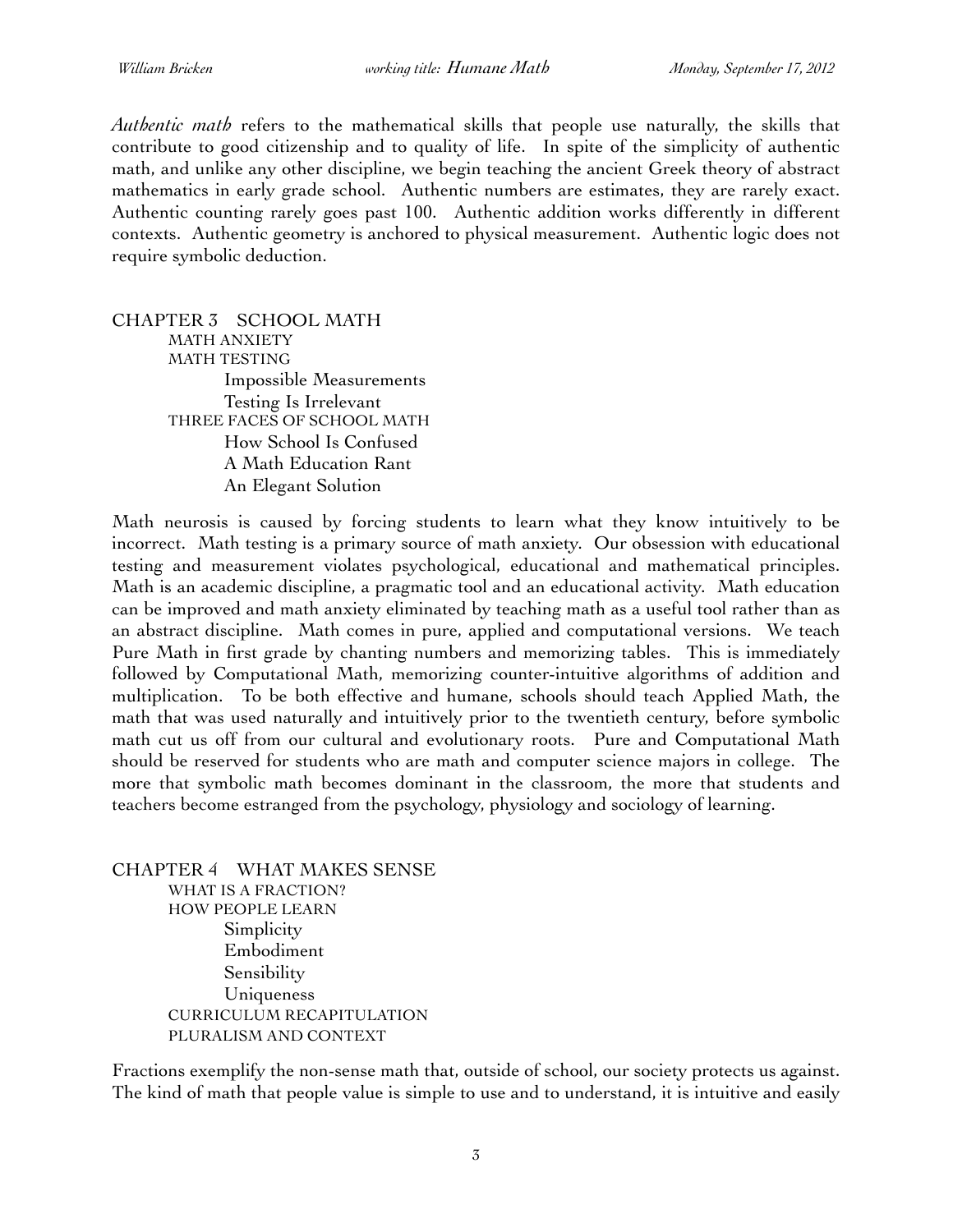learned, and it has a visceral connection to the body. This math makes common sense because it has co-evolved with the growth of commerce and civilization. It arises from authentic problems. It is interpreted in a relevant context. It is grounded in our bodies, our activities, and our world.

#### CHAPTER 5 ETHNOMATHEMATICS POLITICAL PLAYTHINGS INDOCTRINATION CULTURAL IMPERIALISM SOCIAL MEDIA

Mathematics is a cultural artifact. Authentic math is used extensively by indigenous cultures. Our current classrooms use European mathematical abstraction as a form of cultural indoctrination. Math as it is taught is based upon a dualistic worldview, a quasi-theological mysticism, and a failure to understand the unity of ideas and actions within a physical environment. Not only have schools stripped math education of its human associations, they have also isolated math learning from the societal contexts that produce meaning. Almost all pre-college math textbooks contain seriously misleading information about what math is and how math actually works. The vigorous debate over math education addresses only secondary issues. At the root of the problem is the structure of mathematics itself.

CHAPTER 6 THE FUTURE WAS YESTERDAY TECHNOLOGICAL INTEGRATION MY CALCULATOR, MY BODY EXPONENTIAL CHANGE WICKED PROBLEMS

Computer technology has permeated every facet of our society, and it has redefined what people need to know about math. Manipulation of symbols is reliably provided by machines. Multiplying numbers by hand is as anachronistic as a land-line rotary telephone, memorizing math algorithms as irrelevant as horse-drawn carriages. Digital convergence puts sophisticated mathematical tools into everyone's hands. The delegation of computation to computers can help classroom math to become authentic. For the problems currently facing society, math can provide information but not solutions.

## SECTION II Seeking Humane Mathematics

We move from math education to math itself, examining what math is, how it works, and what it requires us to believe. Why is math afforded the privileged status of being embodied within Nature? The origins of simple arithmetic illustrate how our current use of mathematics has abandoned its physiological foundations. The ancient Greeks embraced the metaphysical trinity of Zero, One, Infinity, while only One in this trinity actually exists. A century ago, *symbolic formalization* removed human intuition from human "figuring", while at the same time validating the values of the Platonic world of perfect abstraction: *the concepts of math do*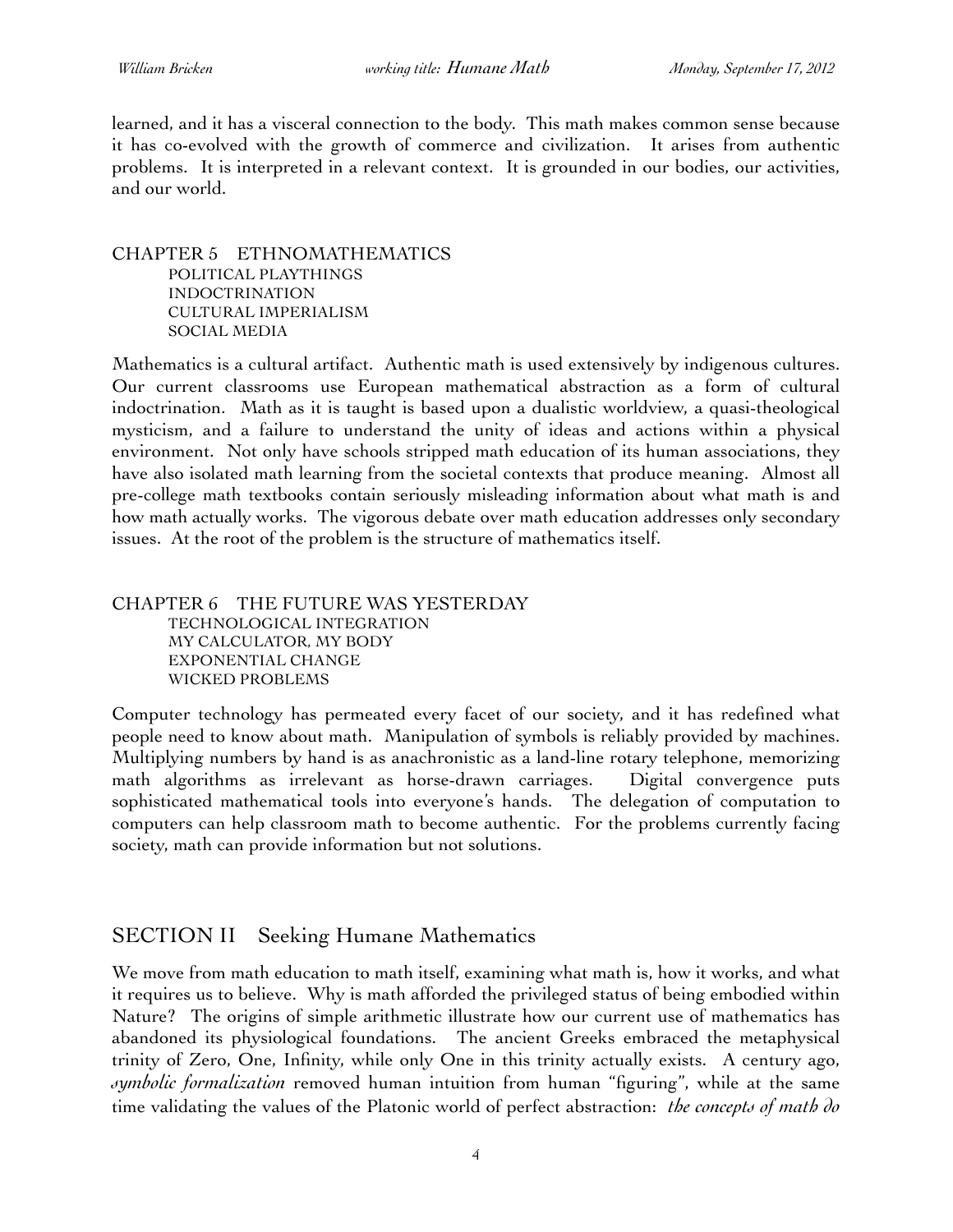*not require time, space, matter, resources or reality.* The primary message of math education is that a student should not recognize our shared physical world. The Section includes a quick look at some modern maths that are beginning to return to this world. Silicon computation in particular has eroded the veneer of abstraction that protects mathematics from reality.

CHAPTER 7 NUMBERS HOW COUNTING BEGAN WHAT ARE NUMBERS? What Is One? What Are Two? Roman-Hindu-Arabic Numerals Types of Numbers Utility and Quality Design Criteria for Numerals WHAT IS ARITHMETIC? SCIENTIFIC NOTATION

Our notation for numbers has evolved while the meaning of numbers and arithmetic has devolved, from natural human activities to meaningless symbol manipulation. The meaning of numbers and arithmetic can be retrieved from historical records. The design of number systems includes a tradeoff between human utility (the human user in a physical context) and machine utility (context-free mechanical manipulation). Some numerical concepts are essential, some are artifacts of how we write numbers down, and some are simply props to support abstract numerical mysticism.

CHAPTER 8 HOW MATH WORKS WHAT IS MATHEMATICS? WHAT WAS MATHEMATICS? NUMERIC AND SYMBOLIC COMPUTATION MATHEMATICA PERSPECTIVES **Utility**  Computation Neuroscience Language Social Meme Art Trauma

Until recently, mathematical ideas and applications co-evolved, especially in the physical sciences. Is math "out there"? Is it part of the human psyche? Why do people believe that math works? We explore different ways to think about math as a cultural phenomenon. Math is an enlightened exploration of pure abstraction, a powerful tool, a foundation for computing, a way of thinking, a way of talking, a method used to control people and events, a thing of beauty, and a rocky road of blinding fantasies and broken beliefs.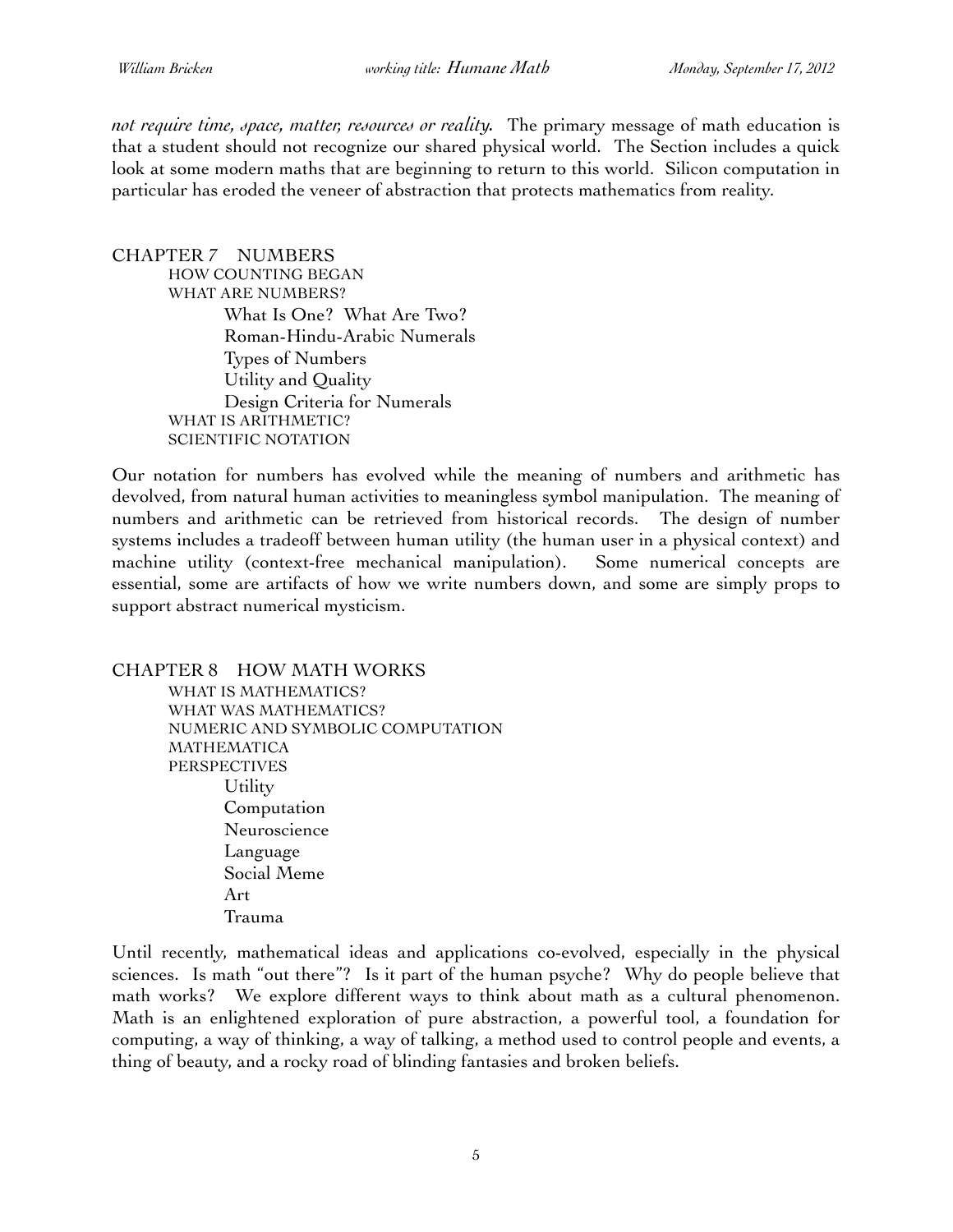CHAPTER 9 PHILOSOPHIES OF MATHEMATICS MATHEMATICAL KNOWLEDGE PLATONISM AND CONSTRUCTIVISM SYMBOLIC ABSTRACTION The Cartesian Split Hilbert's Program Canons of Formal Systems Using a Formal System THE MAGIC OF MATH UNCERTAINTY

The philosophical connections between humanity, math, and reality are thousands of years old. They have been rendered irrelevant by automated computation. Historically, religion and math are deeply intertwined. Mathematics continues to embrace mystical concepts, presenting them to an unsuspecting public as "rational thinking". We trace the evolution of math as a collective fantasy of perfection that often has proved to be excessively fragile. The concept of formalization is founded in Cartesian dualism (the mind is separate from the body). Formal systems legitimize the virtuality of symbolic abstraction as a direct competitor to experience within physical reality.

CHAPTER 10 COMPUTATION TOWER OF BABEL RECURSION AND CONSTRAINT PROGRAMMING INTERFACE REALITY AS COMPUTATION **Circuitry**  Adders Artificial Intelligence Computational Physics

Although computers currently dominate our interaction with reality, the mechanism used in all computers is very simple: *timed elementary logic*. The plasticity of electronic media lets us confound this simple form of math with authentic experience. The ubiquity of computational devices is blinding us to the fact that the earth is not an equation, that the universe is not a computer, that perception is not a pixel display, and that humanity cannot survive without attention to the physical. Three computational disciplines illustrate the illusions of virtuality. Silicon circuitry shares nothing in common with biological systems. Artificial intelligence simply debases the concept of human intelligence. Computational physics fails the humility test.

CHAPTER 11 DIAGRAMMATIC MATH MODERN ALGEBRA DIAGRAMMATIC SYSTEMS Visual Objects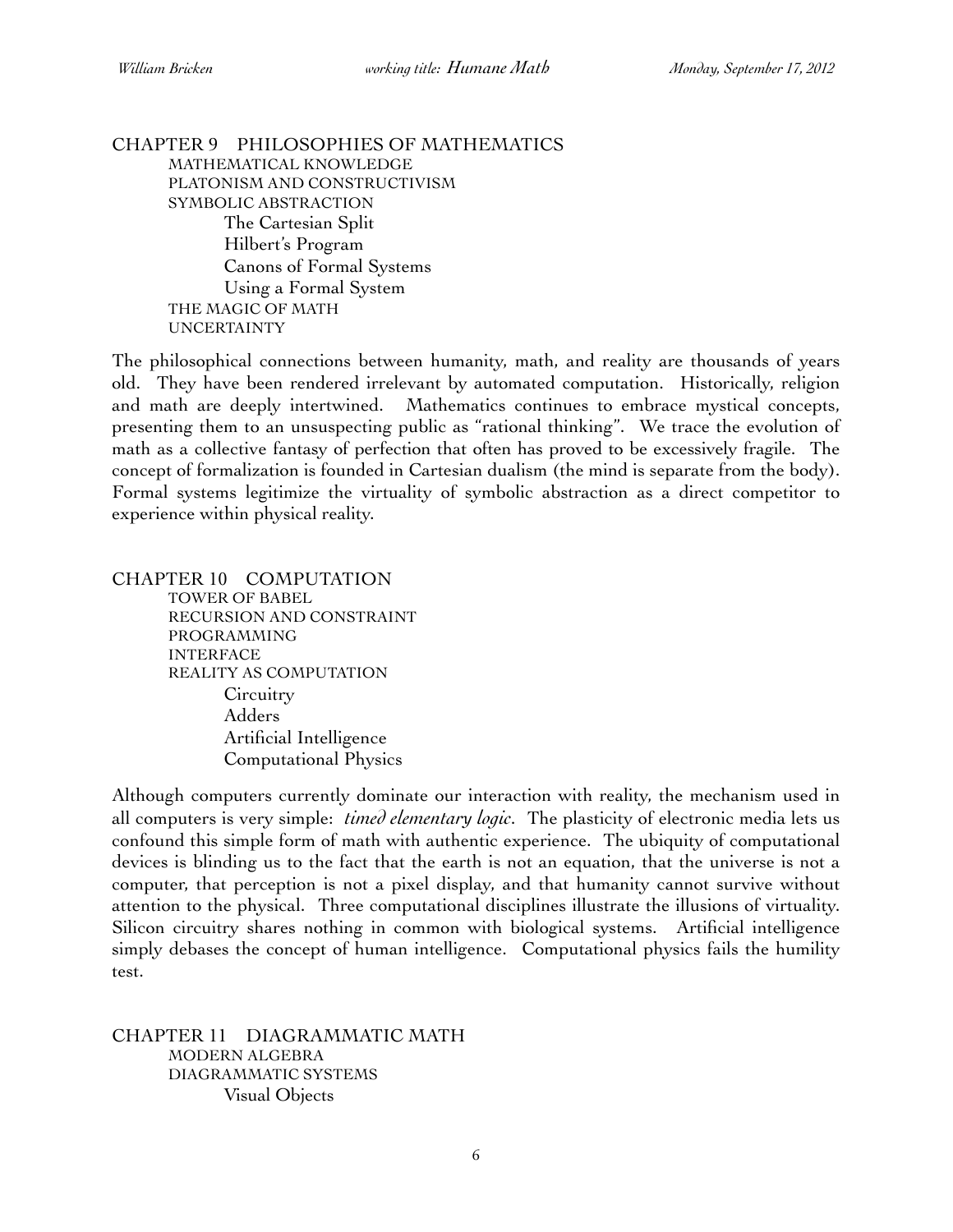Parallelism ICONIC MATH Cellular Automata Fractals Tally Arithmetic Venn Diagrams and Existential Graphs

A quick tour through some new mathematical ideas illustrates the recent evolution of nonsymbolic math. Mathematical concepts can be expressed as easily in spatial patterns as in symbolic patterns. The limits of computing, the resurgence of geometry, the facilitation of parallelism, and the visual and interactive nature of computer graphics have each redefined what math might be. Cellular automata explore the possible social networks between symbols. Fractals demonstrate that complexity arises from lots of simplicity. Diagrammatic counting, arithmetic, algebra, logic and set theory each abandons the string notation of symbols to show that the essential concepts of mathematics are much simpler than we have been taught.

# SECTION III Getting Lost in Virtuality

We humans abstract and simplify, in so doing we construct virtual worlds. The symbolic arts of language and mathematics have led the way to a most profound alienation, an abandonment of reality itself, first through *symbolic detachment*, then through *virtualization*. We believe that dwelling within symbols and images will save us from our own bodies. Both math and media technologies seduce us into thinking that virtuality is as important as reality. Both math and media ignore the body while encouraging fantasies of the mind. At the core of the virtuality constructed by modern media is *mathematical-mediation*, the conversion of authentic experience into digital electronic experience via patterns of binary symbols. The intimacy between math and media is exemplified by virtual reality technologies.

CHAPTER 12 SYMBOL/ICON SYMBOLISM SYMBOLIC AND ICONIC FORMS MEANING AND REPRESENTATION INFORMATION PROCESSING INFORMATION MAPPING CONSCIOUSNESS

The currency of mathematics, like the currency of literature, is strings of symbols. In the twentieth century, those who believed in diagrams and meaningful visual information battled those who believed in symbols and meaningless symbolic strings. Meaning was victorious in the form of the written word, meaning was defeated by the form of math. Symbolic patterns limit understanding; the most limiting perspective is to project the behavior of silicon machines onto human thinking and consciousness.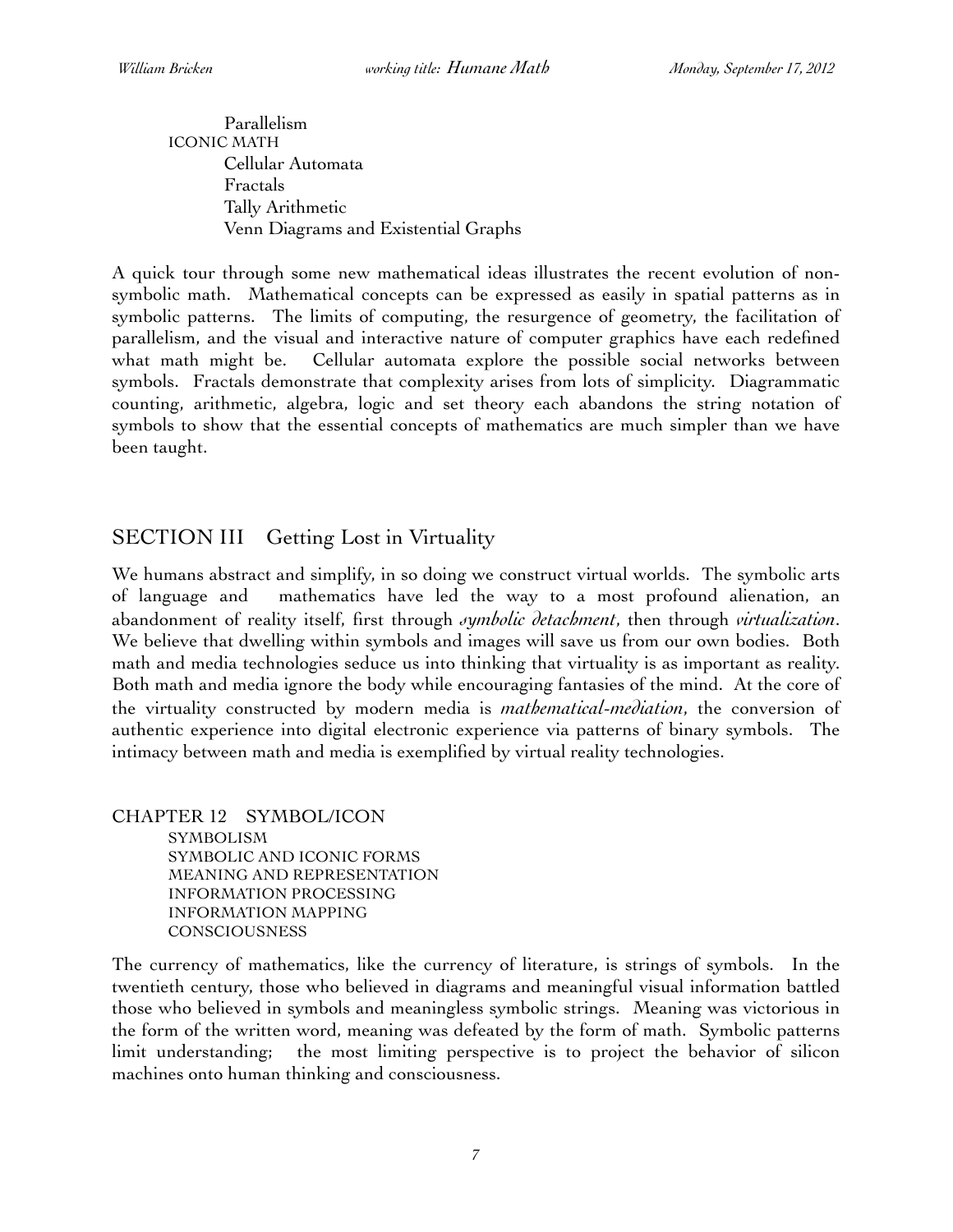CHAPTER 13 ELECTRONIC MEDIA MEDIA MEDIATION DIMENSION INCLUSION VIRTUAL SEMANTICS

Our waking hours are dominated by the electronically mediated virtuality of media. Media condense physical reality by projecting it into lower dimensions, by ignoring the substance of experience. Media reduce what it is to be human to a caricature, to an abstraction. The discipline of mathematics established the model for this self-denigrating behavior by separating meaning from experience. The resulting *virtual semantics* creates a now dominant illusion that interaction with electronic media is interaction with reality. In the case of math, the illusion is that an extremely condensed symbolic structure can simulate authentic experience.

CHAPTER 14 INSIDE INFORMATION VIRTUAL REALITY THE VIRTUAL BODY IMMERSION Interaction Designing Teaching Thinking Artificial Life Experiential Math THE MATHEMATICS OF VIRTUALITY

The thoughts and ideas that drove the initial development of virtual reality systems in the late 1980s provide a recent extreme example of symbolic detachment. Virtual worlds abandon the constraints of the body, making psychology the physics of VR. We long to have the capabilities of superheroes, we are delighted to be able to escape the confines of physical reality. Underneath virtuality is mathematics; ultimately it is mathematical abstraction that allows us to ignore the responsibilities of the body and the earth.

CHAPTER 15 VIRTUALITY THE AGE OF VIRTUALITY SIMPLE SPACE TAKING NOTHING SERIOUSLY THE FOUNDATIONS OF BOUNDARY MATH Void **Distinction**  Participation Marking The Forbidden SELF-REFERENCE SUMMARY OF TOOLS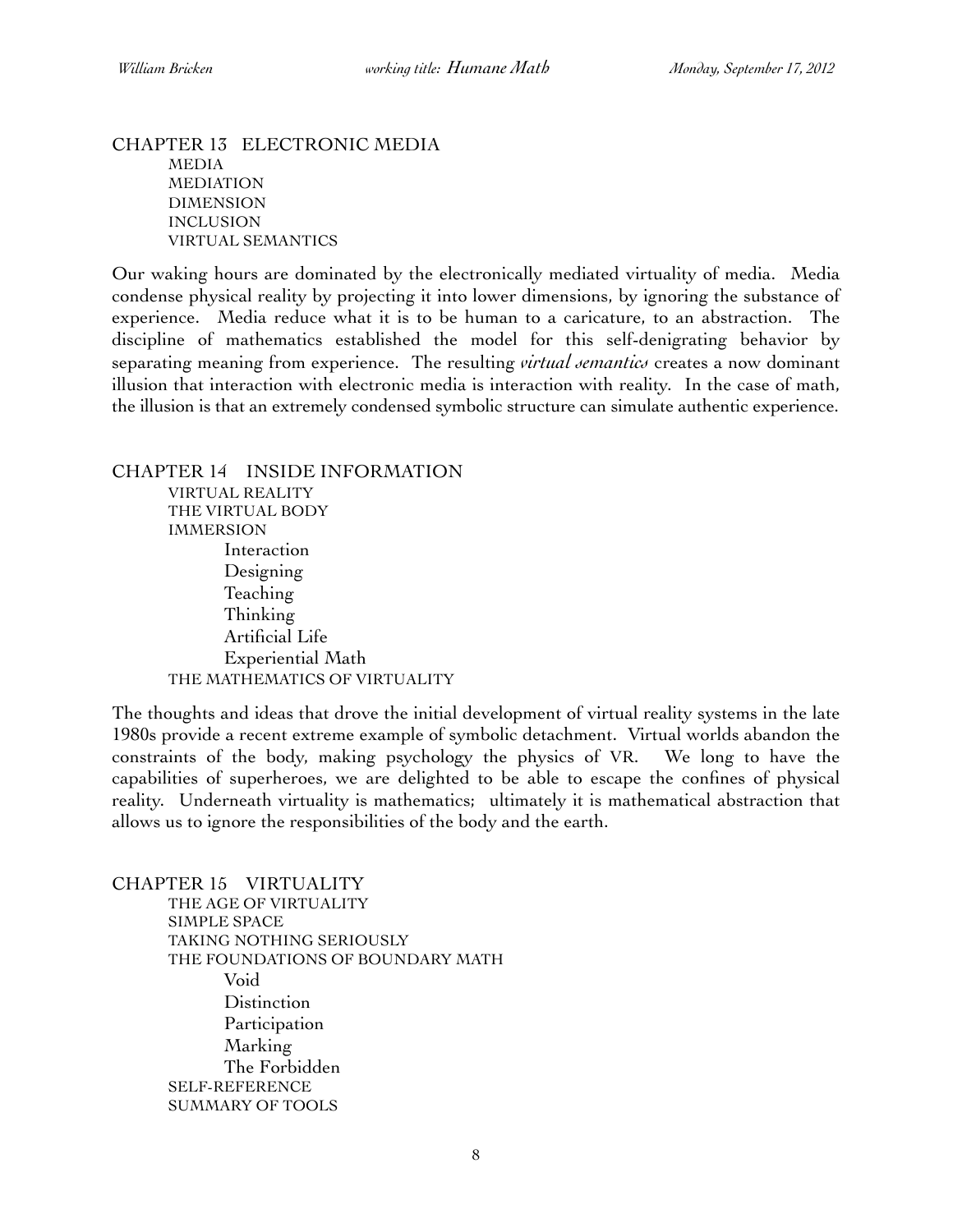When we make a distinction, we create *context* for interpretation and *content* for abstraction. We are direct participants in the construction of both reality and virtuality, and we are beginning to understand how to completely immerse ourselves within the virtual. Boundary math provides a formal language and concept system that describes the human interface with virtuality. A central concept is the void, nothing at all. Self-reference provides a bridge between authentic and virtual experience.

## SECTION IV Building a Humane Foundation

Math education reinforces our cultural belief that math must be symbolic and incomprehensible to be rigorous. *Boundary math* shows that math can be both formal and humane. Unit ensembles remind us that arithmetic is essentially simple, it is our symbolic notation that is confusing. Depth-value shows that arithmetic does not require symbol manipulation to be efficient. Spatial algebra renders most of the rules of symbolic algebra irrelevant. Iconic logic shows how symbolic logic is not only clumsy and misleading, it is also a poor model for rational thinking. Boundary thinking is a new form of *humane rationality* based on the conceptual structure of iconic math. Its void-based eco-rational foundations reject Cartesian duality, mathematical mysticism, and the presumption that resources of any kind are unlimited.

CHAPTER 16 BOUNDARY MATH A NEW KIND OF ELEMENTARY MATH Math from the Beginning Starting Simply The Page Icon We Are Now Leaving Reality Discovering Complexity Representation and Replication Constructing a Language To Be Equal Laws of Form CONSTRUCTING BOUNDARY MATH Boundary Arithmetic Counting Adding Grouping Multiplying Simple Rules Boundary Logic Arithmetic and Logic Together Recapitulation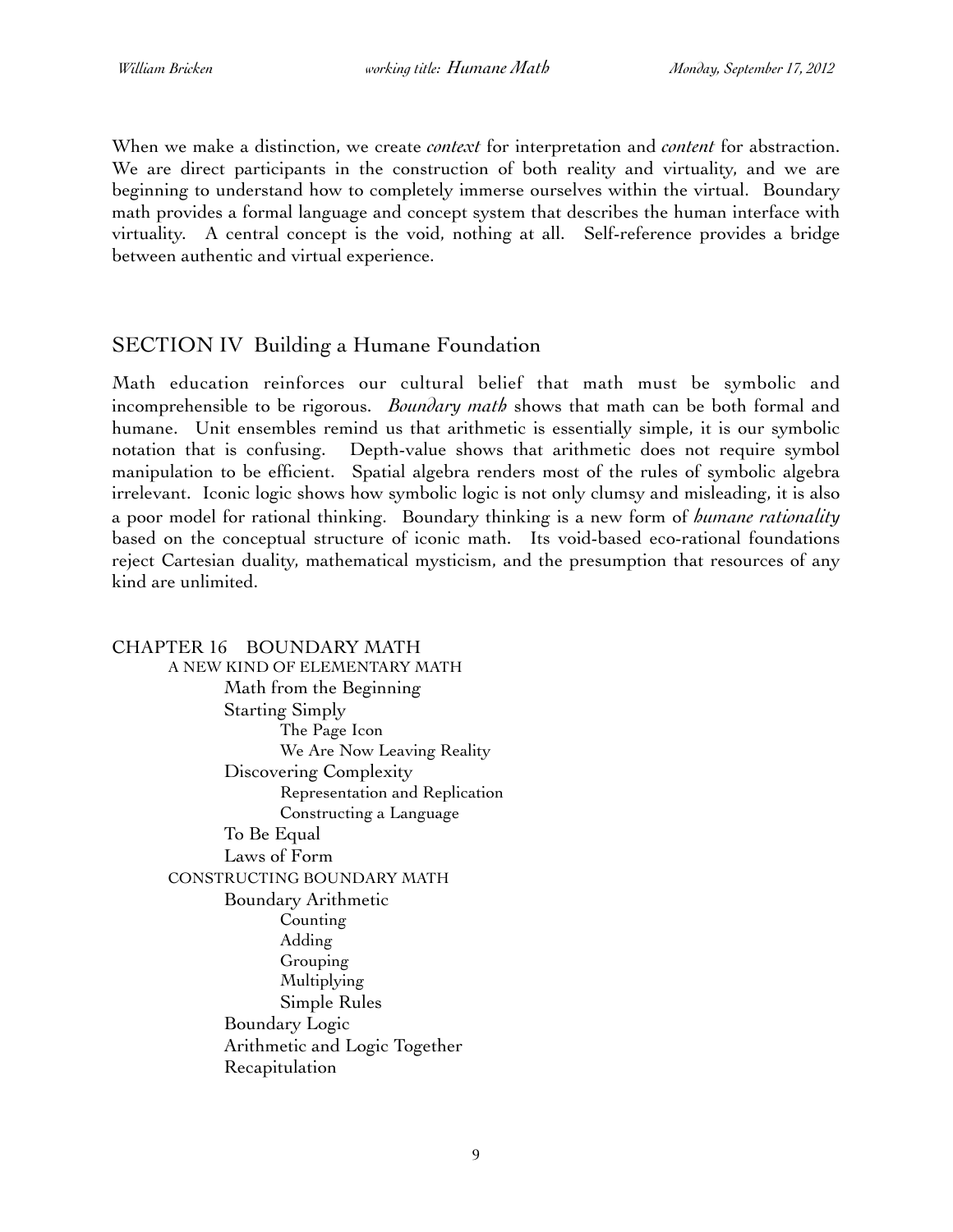Boundary math is iconic rather than symbolic. It appeals to our senses rather than to our capacity to memorize. It incorporates the perspective of its user, the contextual relevance of information, and the physicality of computation without abandoning the rigor that characterizes mathematical systems. Boundary arithmetic and boundary logic are described with an emphasis on the experiential nature of these forms. Unit ensembles are tallies, historically the first notation for numbers. Depth-value notation makes tallies easy to read and to compute with. Iconic logic provides a more direct route to rational thought. Boundary math demonstrates that common mathematics arises naturally from the primitive act of communication. A consequence is that math is not an embodiment of reality.

CHAPTER 17 UNIT-ENSEMBLES ADDITIVE SYSTEMS ICONIC NOTATION CALCULATING WITHOUT COUNTING MEREOLOGY ASSUMPTIONS AND MECHANISMS Adding and Subtracting Multiplying Reciprocals, Fractions, and Dividing EXAMPLES OF BOUNDARY ARITHMETIC

Unit ensembles provide an extended example of the evolutionary design of a number system for human consumption. Unit ensemble arithmetic returns the Additive Principle (a sum is the collection of its parts) to the act of addition. By adopting the principles of tally arithmetic in use since the dawn of civilization, counting and adding and multiplying become intuitive and effortless. Unit ensembles are built upon activity rather than concept. Several examples of boundary arithmetic systems are described.

CHAPTER 18 DEPTH-VALUE POSITIONAL NOTATION BOUNDARY NUMBERS FACTORING PARALLEL ARITHMETIC

Place-value notation was created to make arithmetic feasible for large ensembles. It is also clumsy and hard to learn. Positional notation forces a sequential approach to computation, making simple addition and multiplication unnecessarily complicated. Depth-value notation maintains the advantages of tally arithmetic: it is visual, parallel, intuitive, and simple. Unit ensembles expressed in depth-value notation reunite intuition with numerical computation.

CHAPTER 19 ICONIC ALGEBRA ALGEBRAIC ABSTRACTION ICONIC FOUNDATIONS EXAMPLES OF ICONIC ALGEBRA Spatial Algebra